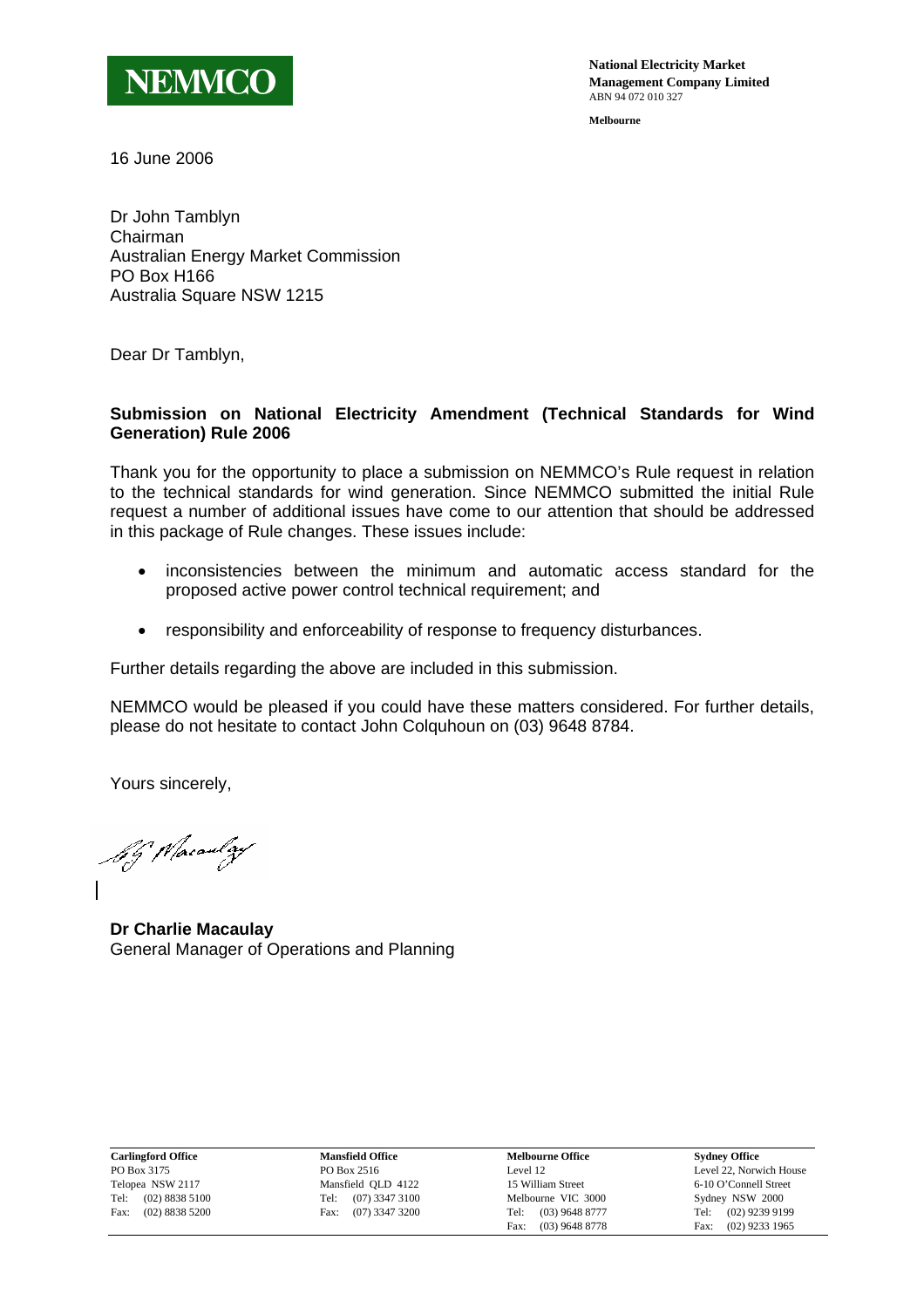# **SUBMISSION**

#### **1. Introduction**

The technical standards refer generally to provisions that specify the quality and nature of electricity that is supplied by the electrical network. They are broadly covered in Chapter 5 of the Rules, and more specifically the procedures for establishing or modifying a connection, inspection and testing requirements, and schedules specifying conditions for connection of new plant.

On 10 February 2006, NEMMCO requested the AEMC (Commission) to make Rules for technical standards for certain non-scheduled generators (in particular wind generating plant) and to clarify and expand the existing framework for negotiating access of generators to the network. Since requesting this Rule change NEMMCO has become aware of a number of additional issues in relation to this Rule change that are included in this submission.

This submission contains:

- NEMMCO's comments concerning the proposed Rule; and
- possible changes to the proposed Rule.

## **2. Issues concerning the proposed Rules**

#### **2.1 Active power control**

Clause S5.2.5.14 in the proposed Rule change describes the automatic and minimum standards for active power control. As proposed, the automatic and minimum standards are inconsistent in that the minimum standard is not subject to energy source availability.

Section 3.1 contains NEMMCO's proposed changes to S5.12.5.14.

#### **2.2 Responsibility and enforceability of frequency disturbances**

The Australian Energy Regulator (AER) has raised some concerns with NEMMCO about our proposed drafting of S5.2.5.3A regarding the responsibility of the Reliability Panel for setting the frequency operating standards and the enforceability of the clause.

The AER believes that it would be preferable if the fixed times and fixed frequency were replaced with references to the frequency operating standards so that the Reliability Panel can ensure future consistency with the frequency operating standards. NEMMCO proposes drafting to achieve this by introducing four new locally defined terms:

- *stabilisation time*, currently 2 minutes;
- *recovery time*, currently 10 minutes;
- *transient frequency limit*, initially 47.5 Hertz; and
- *transient frequency time* , initially 10 seconds.

In addition NEMMCO foresees some difficulties enforcing a rate of change of 4 Hz per second and 1 Hz per second in the automatic and minimum standards respectively, because they are instantaneous measures of frequency disturbance. Therefore NEMMCO proposes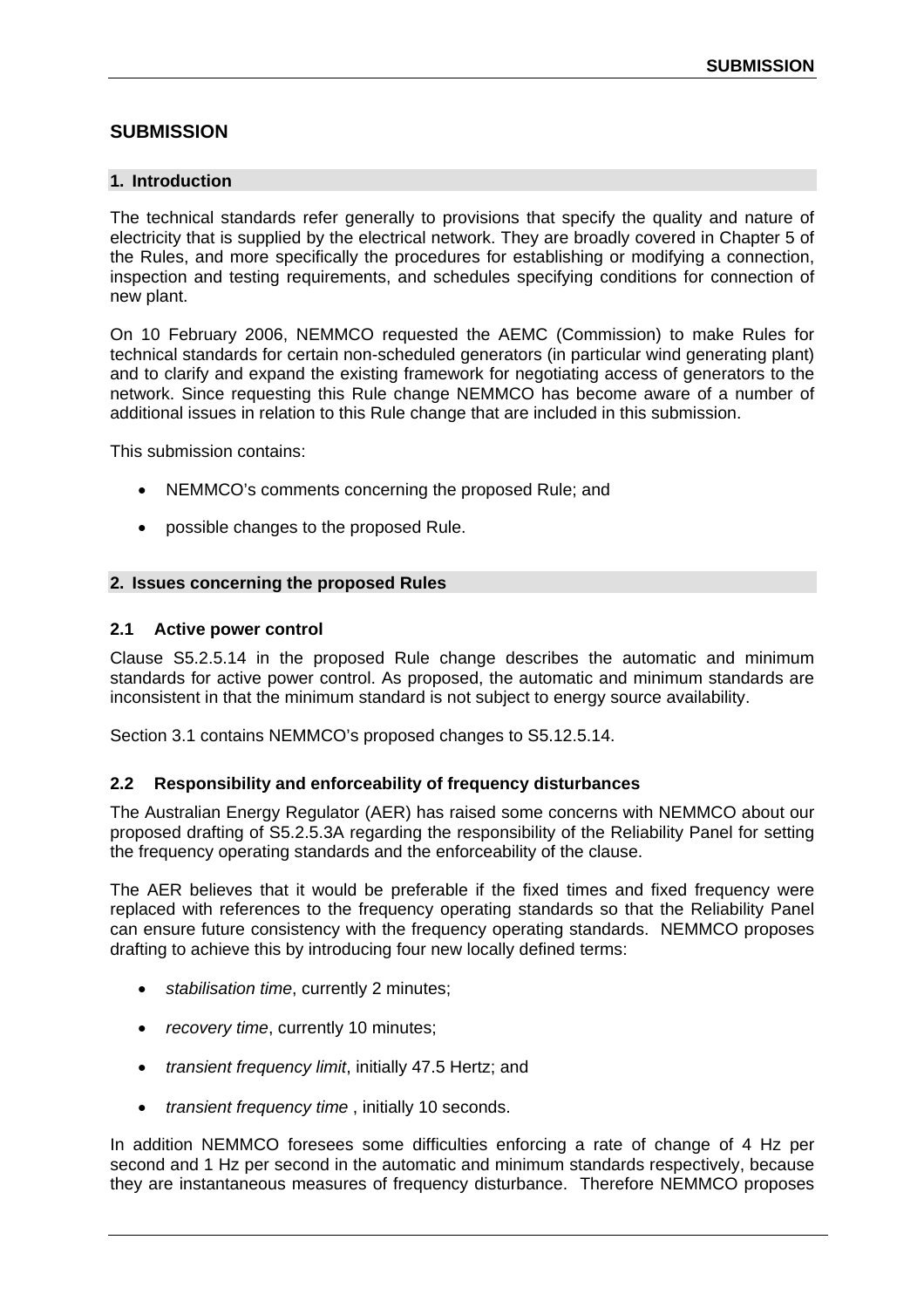some additional words so that a change of greater than 4 Hz per second is measured as an average over 0.25 seconds for the automatic standard and a change of greater than 1 Hz per second is measured as an average over 1 second for the minimum standards.

Section 3.2 contains NEMMCO's proposed changes to S5.2.5.3A.

## **2.3 Correction of errors in the proposal**

NEMMCO submitted a number of attachments with its Rule change proposal in relation to the technical standards for wind generation. The attachments included:

- Attachment A Description of the proposed Rule, Issues with the existing Rule and achievement of NEM objective;
- Attachment B Clean version of the Rules; and
- Attachment C Marked-up version of the Rules with explanations.

Since submitting this proposal NEMMCO has found discrepancies between the clean version in Attachment B and the marked-up version in Attachment C.

The following errors are in Attachment B:

- clause 4.9.2(b)(3) should remove the words 'at its terminals or' to be consistent with the general objective of referring to connection points rather than generator terminals;
- in clause  $S5.2.5.8(a)(2)^1$ :
	- o S5.2.5.8 (a)(2)(i)(A) change 'six seconds' to 'three seconds';
	- $\circ$  S5.2.5.8(a)(2)(i)(B) add 'within one second'; and
	- $\circ$  S5.2.5.8(a)(2)(ii) change 'if the frequency reaches' to 'within three seconds of the frequency reaching';
- $S5.2.5.11(b)$  (1)(i) change 'and' to 'or';
- S5.2.5.11(b)(2)(ii)(A) remove the word 'frequency' in 'percentage *frequency* difference'; and
- S5.2.5.11(b)(2)(ii)(C) change *'frequency*' to '*system frequency*'.

The following errors are in Attachment C:

- 5.3.7A (e) and (f) have been cut-off in the original proposal; and
- $S5.5.4$  change "(e)" to "(c)".

In addition, NEMMCO proposes some minor changes to the drafting of clause 5.11.1(b) and S5.2.5.3C in order to remove ambiguity.

In section 3.3, NEMMCO has proposed alternative drafting.

#### **3. Proposed changes to the Rule**

#### **3.1 Active power control**

 $\overline{a}$ 

## **Change clause S5.2.5.14 (b)(2)(iii) to read:**

<sup>&</sup>lt;sup>1</sup> Clause S5.2.5.8 protects the power system against abnormally high frequency and allows generators to either reduce output rapidly or disconnect from the power system. The FCAS 6-second service provides sufficient response time for credible contingencies but not for abnormal conditions. NEMMCO intended that generators be able to respond within three seconds or to disconnect within 1 second.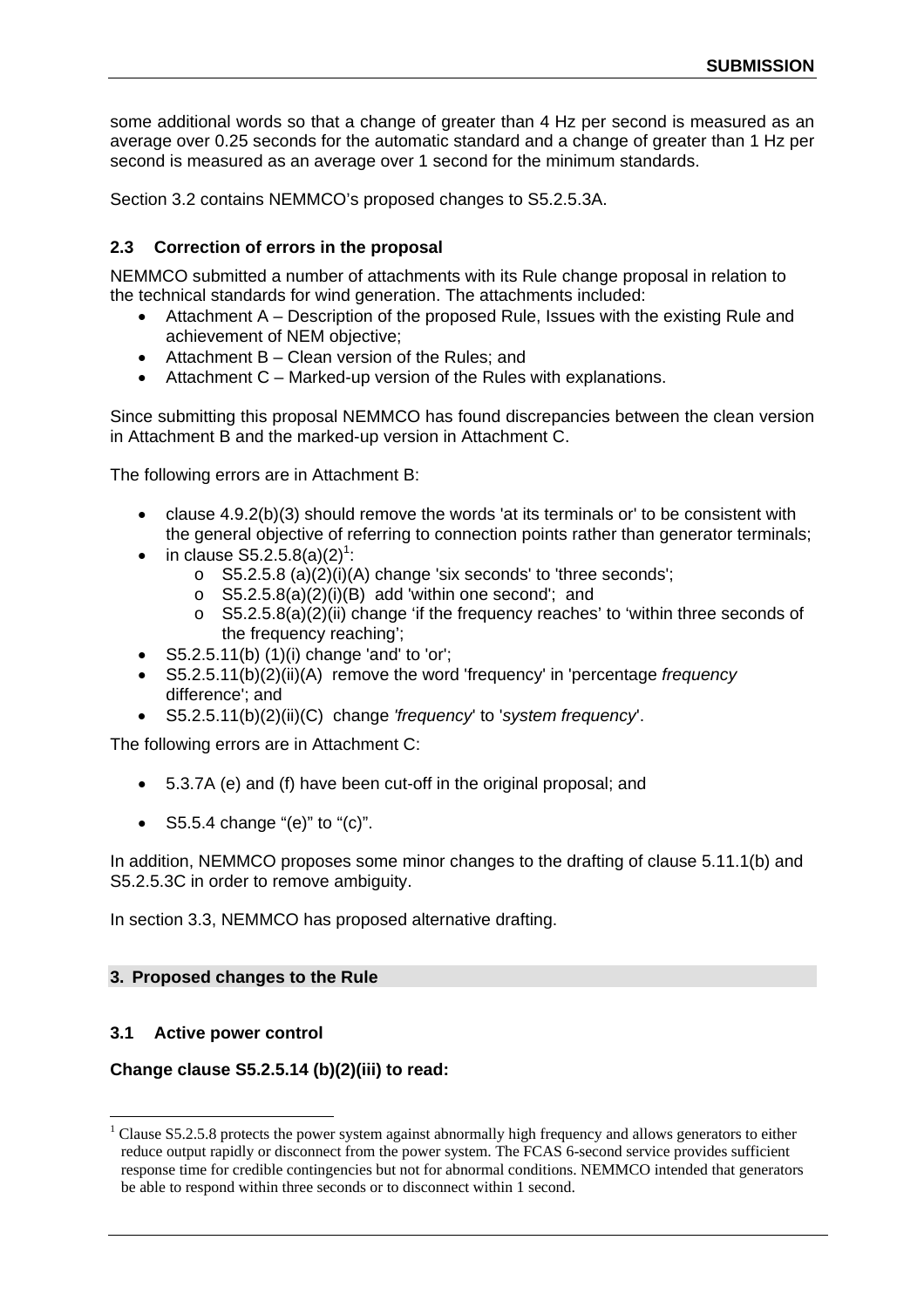iii. subject to energy source availability, ensuring that the change of active power output in a five minute period does not exceed a value specified in a verbal instruction issued by the *control centre*; and

## **3.2 Responsibility and enforceability of response to frequency disturbances**

## **"S5.2.5.3A Generating unit response to frequency disturbances**

- (a) For the purposes of clause S5.2.5.3A:
	- (1) a reference to "*normal operating frequency band*", "*operational frequency tolerance band*" or "*extreme frequency excursion tolerance limits*" is a reference to the widest range specified for that term for any condition (including an "island" condition) in the *frequency operating standards* that apply to the *region* in which the *generating unit* is located;
	- (2) "*stabilisation time*" and "*recovery time*" mean the longest times allowable for *system frequency* to remain outside the *operational frequency tolerance band* and the *normal operating frequency band,* respectively, for any condition (including and "island" condition) in the *frequency operating standards* that apply to the *region* in which the *generating unit* is located; and
	- (3) "*transient frequency limit*" and "*transient frequency time*" mean the values of 47.5 Hz and 10 seconds, respectively, or such other values determined by the *Reliability Panel*.
- (b) A*utomatic access standard*: Each *generating unit* must be capable of *continuous uninterrupted operation* for frequencies in the following ranges unless, the rate of change of *frequency* exceeds 4 Hz per second for more than 0.25 seconds:
	- (1) the lower bound of the *extreme frequency excursion tolerance limits* to the lower bound of the *operational frequency tolerance band* for at least the *stabilisation time*;
	- (2) the lower bound of the *operational frequency tolerance band* to the lower bound of the *normal operating frequency band*, for at least the *recovery time* including any time spent in the range under clause  $S5.2.5.3A(b)(1)$ ;
	- (3) the *normal operating frequency band* for an indefinite period;
	- (4) the upper bound of the *normal operating frequency band* to the upper bound of the *operational frequency tolerance band*, for at least the *recovery time* including any time spent in the range under clause S5.2.5.3A(b)(5); and
	- (5) the upper bound of the *operational frequency tolerance band* to the upper bound of the *extreme frequency excursion tolerance limits* for at least the *stabilisation time*.
- (d) *Minimum access standard:* Each *generating unit* must be capable of *continuous uninterrupted operation* for frequencies in the following ranges, unless the rate of change of *frequency*  exceeds 1 Hz per second for more than 1 second:
	- (1) the lower bound of the *extreme frequency excursion tolerance limits* to the *transient frequency limit* for at least the *transient frequency time*;